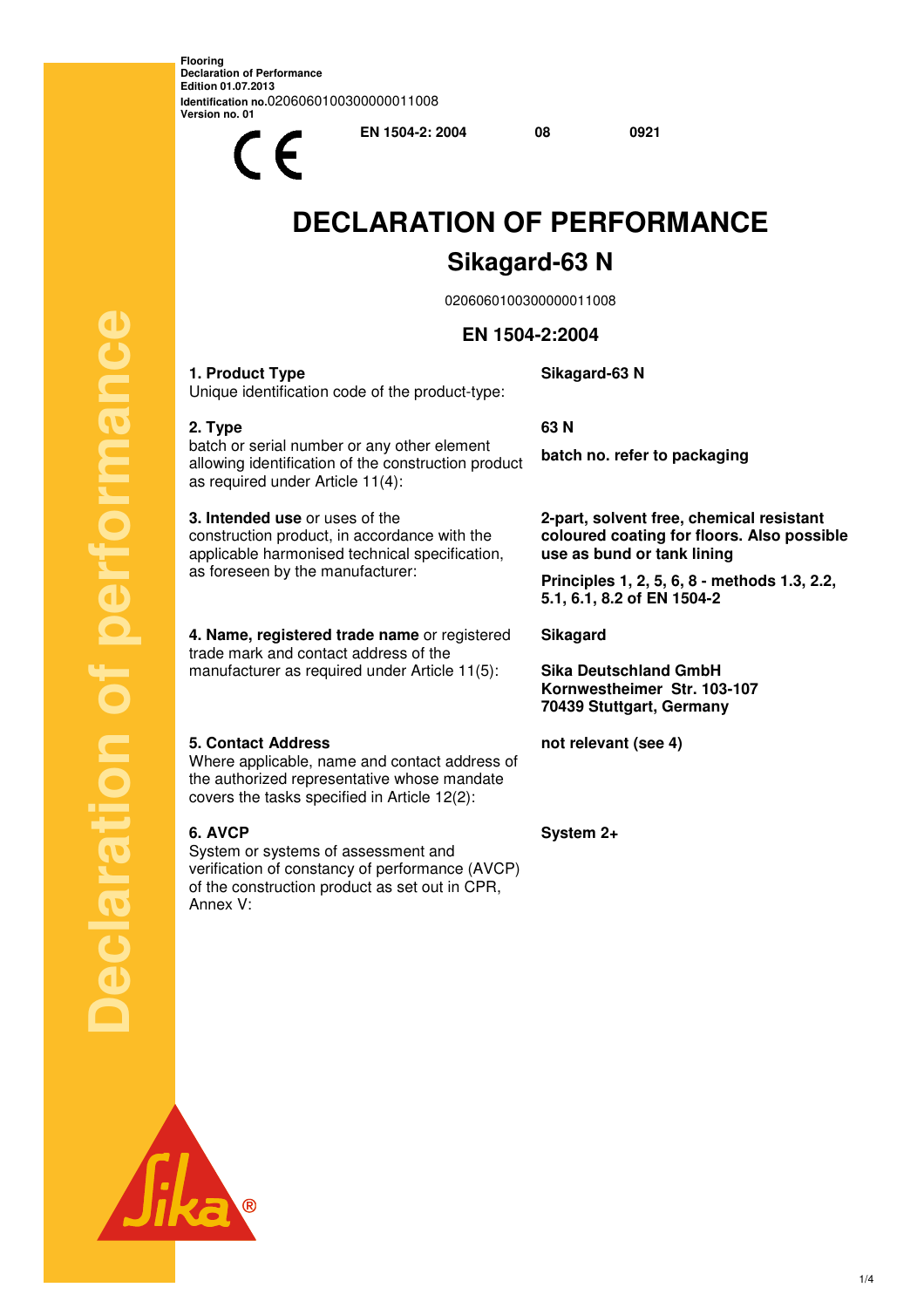#### **7. Notified body (hEN)**

#### **0921**

In case of the declaration of performance (DoP) concerning a construction product covered by a harmonised standard:

Notified factory production control certification body No. 0921 QDB performed the initial inspection of the manufacturing plant and of factory production control and the continuous surveillance, assessment and evaluation of factory production control under system 2+ and issued the certificate of conformity of the factory production control (FPC)

#### **0921-CPR-2017**

#### **not relevant**

**8. Notified body (ETA)**  In case of the declaration of performance concerning a construction product for which a European Technical Assessment (ETA) has been issued:

# **9. Declared performance**

| <b>Essential</b><br>characteristics                          | <b>Performance</b>                            | <b>Test Standard</b> | <b>Harmonised</b><br>technical<br>specification |
|--------------------------------------------------------------|-----------------------------------------------|----------------------|-------------------------------------------------|
| <b>Dangerous substances</b>                                  | <b>NPD</b>                                    |                      |                                                 |
| <b>Abrasion resitance</b><br>(Taber test):                   | $< 3000$ mg                                   | <b>EN ISO 5470-1</b> |                                                 |
| Permeability to CO <sub>2</sub> :                            | $sD \ge 200$ m                                | EN 1062-6            |                                                 |
| Permeability to water<br>vapour:                             | <b>Class III</b>                              | <b>EN ISO 7783-1</b> |                                                 |
| <b>Capillary absorption</b><br>and permeability to<br>water: | w<0,1 kg/(m <sup>2</sup> x h <sup>0,5</sup> ) | EN 1062-3            |                                                 |
| <b>Resistance to severe</b><br>chemical attack $1$ .         | <b>Class II</b>                               | <b>EN 13529</b>      |                                                 |
| Impact resistance:                                           | Class I                                       | <b>EN ISO 6272-1</b> |                                                 |
| Adhesion strength by<br>pull-off test:                       | ≥ 2,0 N/mm <sup>2</sup>                       | <b>EN 1542</b>       |                                                 |
| <b>Reaction to fire:</b>                                     | <b>Class E</b>                                | EN 13501-1           | EN 1504-2: 2004                                 |
| Linear shrinkage:                                            | <b>NPD</b>                                    | EN 12617-1           |                                                 |
| <b>Compressive strength:</b>                                 | <b>NPD</b>                                    | <b>EN 12190</b>      |                                                 |
| <b>Coefficient of thermal</b><br>expansion:                  | <b>NPD</b>                                    | <b>EN 1770</b>       |                                                 |
| Cross cut:                                                   | <b>NPD</b>                                    | <b>EN ISO 2409</b>   |                                                 |
| Thermal compatibility:                                       | <b>NPD</b>                                    | <b>EN 13687</b>      |                                                 |
| <b>Resistance to thermal</b><br>shock:                       | <b>NPD</b>                                    | EN 13687-5           |                                                 |
| <b>Chemical resistance:</b>                                  | <b>NPD</b>                                    | <b>ISO 2812-1</b>    |                                                 |
| Crack bridging ability:                                      | <b>NPD</b>                                    | EN 1062-7            |                                                 |

1)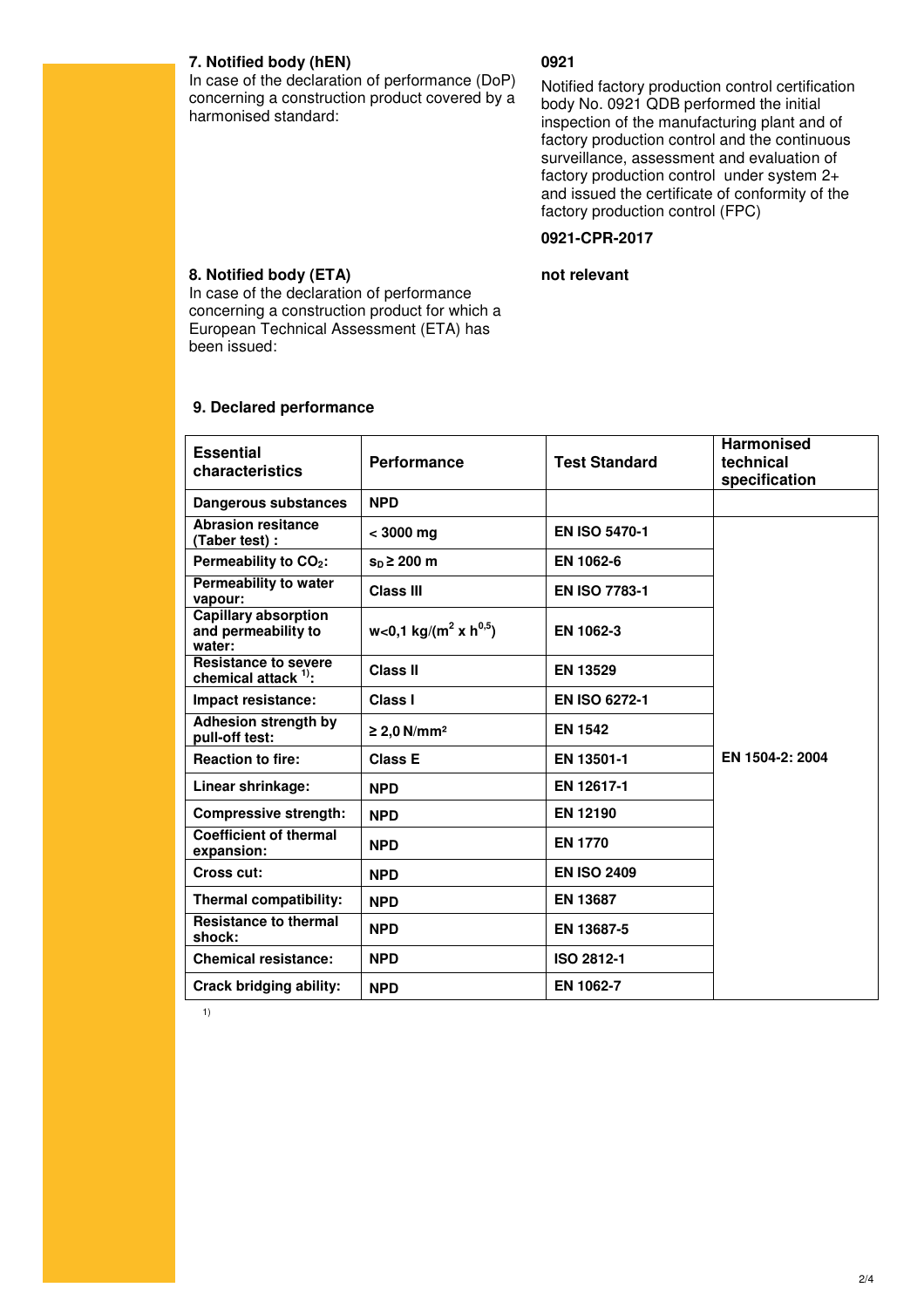